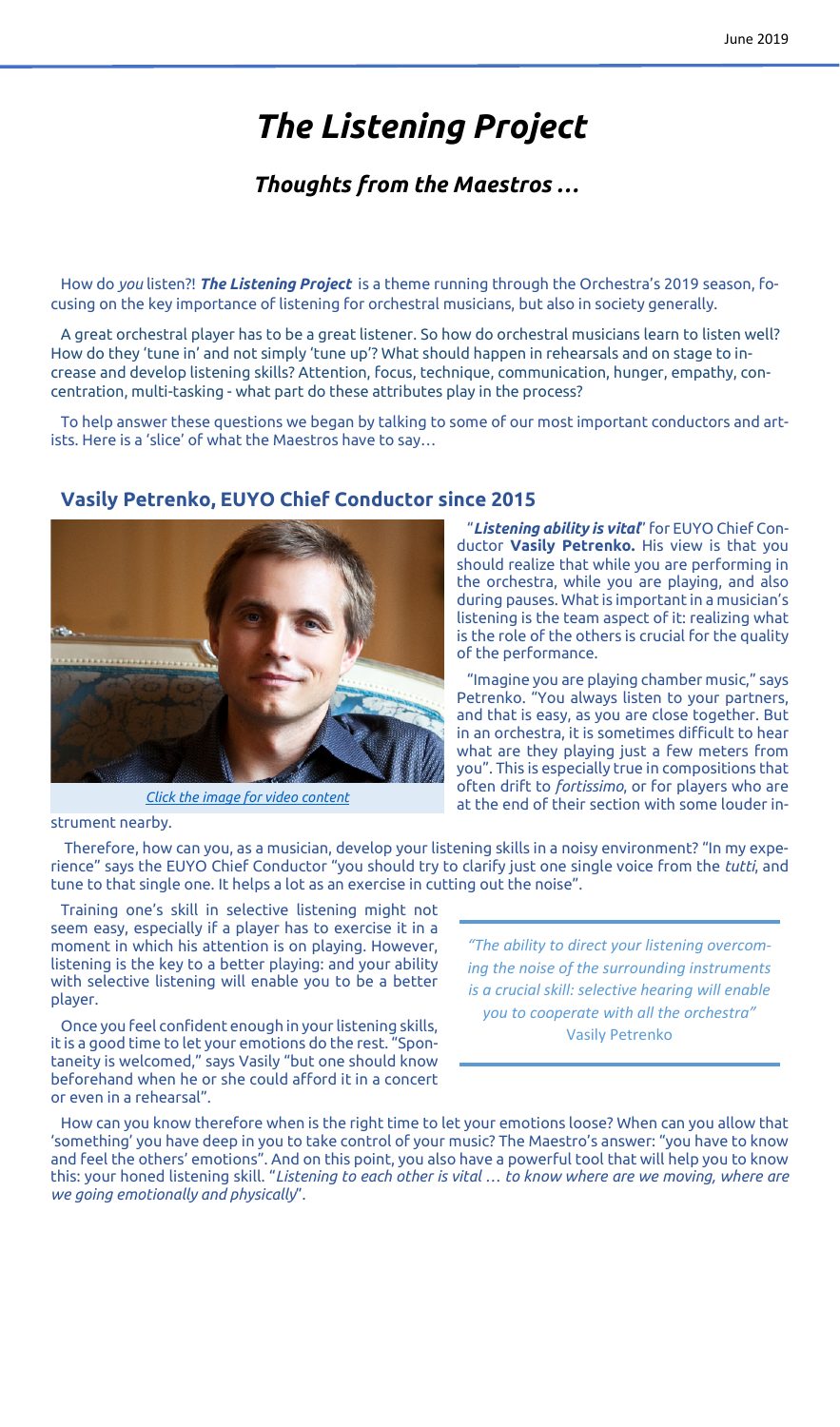### **Manfred Honeck, EUYO Conductor in 2018**

To understand better how to work with this dynamic form of listening, Austrian conductor **Manfred Honeck** has a clear idea: "first and foremost, *we, as musicians, must be servants to the music*".

The attitude of humility in front of what is going to be played, and the willingness to step back from the lights of the stage also help in identifying one's function in the musical process.vThings are different if you are a section leader, a principal, a second voice or if you have an accompanying role. Furthermore, you have to pay attention to tone, colour, rhythm and balance.

Manfred Honeck tells us that a good player should exercise listening also in non-musical fields, such as 'hanging

*"It is possible to train in this type of dynamic listening even in daily life"* Manfred Honeck

out' with other people. After all, when we are with others we speak and listen, as much as people in an orchestra play and listen. Consequently, you can train your selective listening by realizing that a monologue is a solo, a dialogue a duetto, a "trialogue" a terzetto, and many people speaking at once are like polyphony in the orchestra. *[Click the image for video content](https://www.youtube.com/watch?v=yi7lgBW-hoc)*

While a monologue is the simplest thing you can do, when we speak with someone, we have to listen to our partner, understand when we can intervene, react to his words and so on.

We add layers of complexity, and many voices in a group conversation will make it harder to listen. Transposing the metaphor back to music, Honeck tells us, "*a good musician will know when to lead and when to follow, and what kind of function to have in every moment*".

#### **Iván Fischer, EUYO conductor in 1998**



*[Click the image for video content](https://www.youtube.com/watch?v=gKvuggXlIKI)*

tor of the whole.

When you have mastered the art of listening to a whole orchestra, Fischer adds a third step that, as a musician, you have to do: "*make sure you hear yourself*". In his words: "you have to hear your inner voice: you have to play from your soul, from your hearth … when you hear the whole orchestra and yourself, then the balance will naturally emerge".

*How to listen in an orchestra?* Composer and conductor **Iván Fischer** has a highly creative but brilliantly effective three-step process which starts like this: "*the trick is in to listen far away*". This means that players should be encouraged to play while listening some other instrumental section instead of their own.His words are clear: "if you are a violinist, don't listen to other violins: hear the piccolo, or the tuba; if you are a trombone player, don't listen to the brass: listen to the cellos, or the violas".

The second step suggested by Iván Fischer is that once you train yourself in listening to other instruments, you should start listening to the whole orchestra: the whole of it, not just a part of it, or a section, as if you were a mere specta-

> *"Hear the whole Orchestra, and you will find out how much you need to give to contribute to the whole"* Iván Fischer

#### **Peter Gane, EUYO Lower Brass tutor and audition co-ordinator since 1986**

EUYO tutor and long-time mentor **Peter Gane** comes to help with his experience by telling us **how to hone your listening skills as a EUYO player**. For most professional orchestras is relatively easy to play in tune and hear with ease and clarity. Why is that? Of course, the members of a good regular professional orchestra know each other's capabilities and the music very well, and do not have any pressure from the technical or physical concerns of playing.

There is a further point, however, which is also important: in-depth knowledge of the repertoire. Knowing that you can play your part well and knowing how your part fits in the orchestra is the liberating factor for your



*[Click the image for video content](https://www.youtube.com/watch?v=GQW5eC5GVV0)*